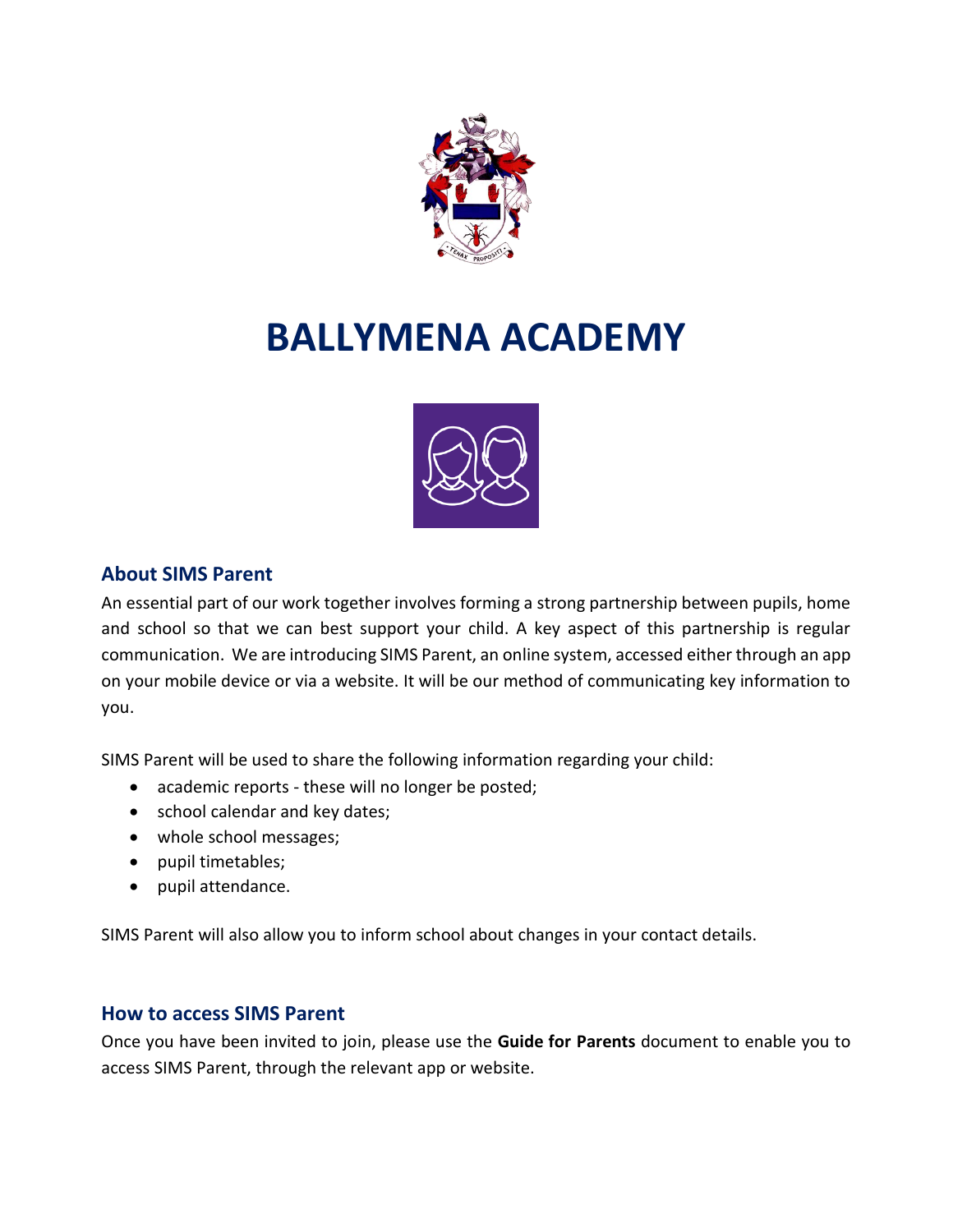## **How to get help with your SIMS Parent?**

[Please refer to the FAQ below for some help regarding common questions.](mailto:simsparent@ballymenaacademy.org.uk)If you have any further questions or technical difficulties, please email the school -

**[simsparent@ballymenaacademy.org.uk](mailto:simsparent@ballymenaacademy.org.uk.)**.

## **Acceptable Use Policy**

In order to use SIMS Parent, all parents/guardians must agree to the Acceptable Use Policy (AUP). **Please ensure that you read the AUP before activating your account as, by clicking on the link in the email, you are agreeing to the AUP**.

# **How to register for your SIMS Parent account**

If you do not receive an invitation to join, please email **[simsparent@ballymenaacademy.org.uk](mailto:simsparent@ballymenaacademy.org.uk)** naming the pupils for whom you are requesting access.

When registering with SIMS Parent, you will need to use an existing account, e.g. Google or Microsoft. [Further information is available in the 'Guide for Parents' document.] If you need to create such an account, please click on one of the links below:

## **<https://support.google.com/accounts/answer/27441>**

## **<https://support.microsoft.com/en-gb/help/4026324/microsoft-account-how-to-create>**

After registering, you may access SIMS Parent on your computer or you may download the 'free' app either on the App Store or the Google Play Store.

# **Frequently Asked Questions (FAQs)**

#### **I have forgotten my password, what can I do?**

As the details you will use to log in to SIMS Parent are your own personal email address you will need to access your email provider's website and click on the forgotten password link. We therefore are unable to assist you with your forgotten login details.

#### **What if I have changed my email address or other contact details?**

If any of your contact details have changed, please use the data collection sheet on SIMS Parent to update these.